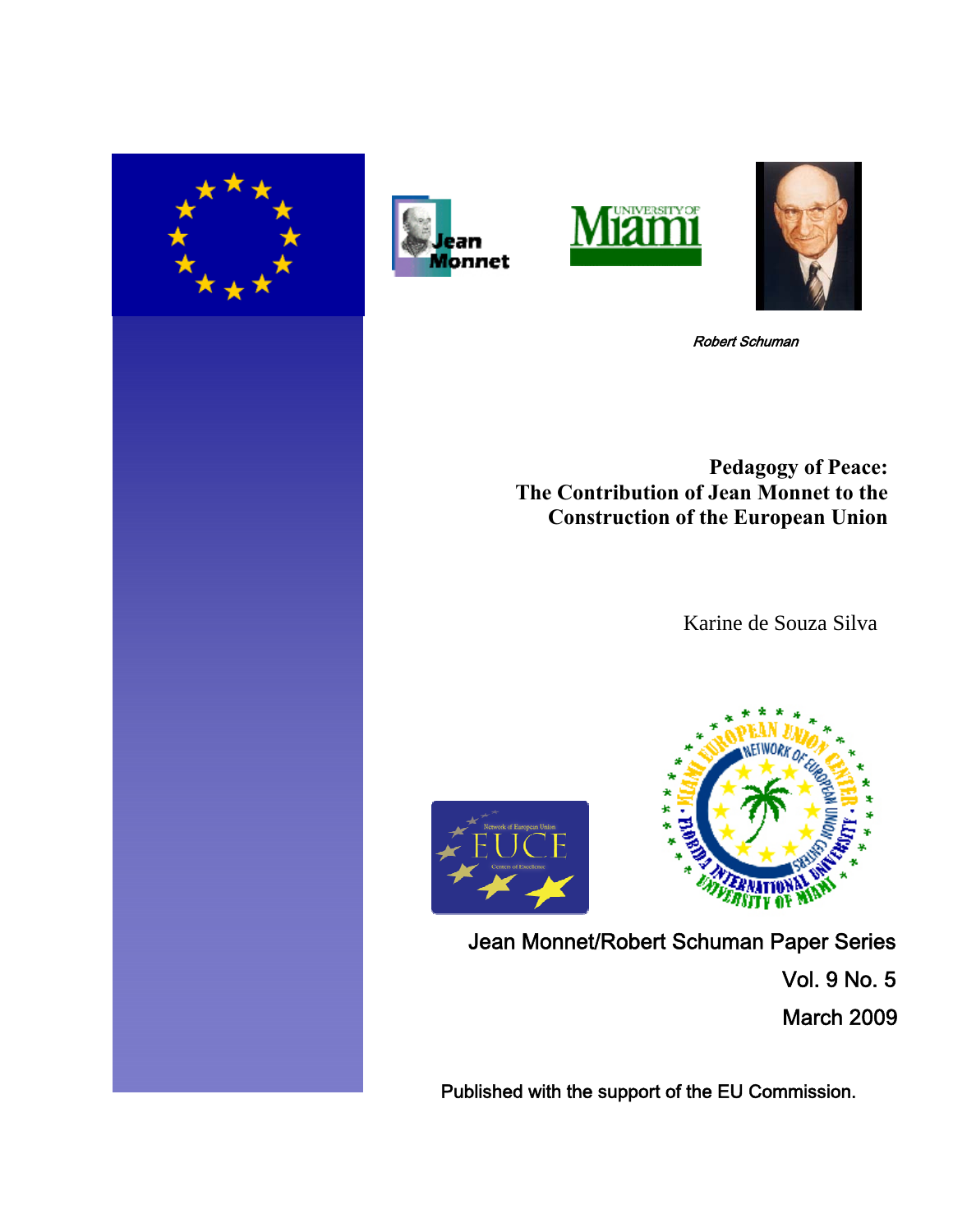#### **The Jean Monnet/Robert Schuman Paper Series**

The Jean Monnet/Robert Schuman Paper Series is produced by the Jean Monnet Chair of the University of Miami, in cooperation with the Miami‐Florida European Union Center of Excellence, a partnership with Florida International University (FIU).

These monographic papers analyze ongoing developments within the European Union as well as recent trends which influence the EU's relationship with the rest of the world. Broad themes include, but are not limited to:

- ♦ EU Enlargement
- ♦ The Evolution of the Constitutional Process
- ♦ The EU as a Global Player
- ♦ Comparative Regionalisms
- ♦ The Trans‐Atlantic Agenda
- ♦ EU‐Latin American Relations
- ♦ Economic issues
- ♦ Governance
- ♦ The EU and its Citizens
- ♦ EU Law

As the process of European integration evolves further, the Jean Monnet/Robert Schuman Papers is intended to provide current analyses on a wide range of issues relevant to the EU. The overall purpose of the monographic papers is to contribute to a better understanding of the unique nature of the EU and the significance of its role in the world.

#### *Miami - Florida European Union Center Jean Monnet Chair Staff*

# University of Miami **Joaquín Roy** (Director) 101 Ferré Building **María Lorca** (Associate Editor) Phone: 305-284-3266 Fax: (305) 284 4406

1000 Memorial Drive **Astrid Boening** (Associate Director) Coral Gables, FL 33124-2231 **Maxime Larive** (Research Assistant)

Web: [www.miami.edu/eucenter](http://www.miami.edu/eucenter) **Florida International University** Elisabeth Prugl (FIU, Co-Director)

#### *Inter-American Jean Monnet Chair Editorial Board:*

**Carlos Hakansson,** Universidad de Piura, Perú **Finn Laursen,** Dalhousie University, Halifax, Canada **Michel Levi-Coral,** Universidad Andina Simón Bolívar, Quito, Ecuador **José Luis Martínez-Estay¸** Universidad de los Andes, Santiago de Chile, Chile **Félix Peña,** Universidad Nacional de Tres de Febrero, Buenos Aires, Argentina **Stephan Sberro**, Instituto Tecnológico Autónomo de México **Eric Tremolada**, Universidad del Externado de Colombia, Bogotá, Colombia

*International Jean Monnet Chair Editorial Advisors:*  **Francesc Granell**, University of Barcelona, Spain **Ramūnas Vilpišauskas,** Vilnius University, Lithuania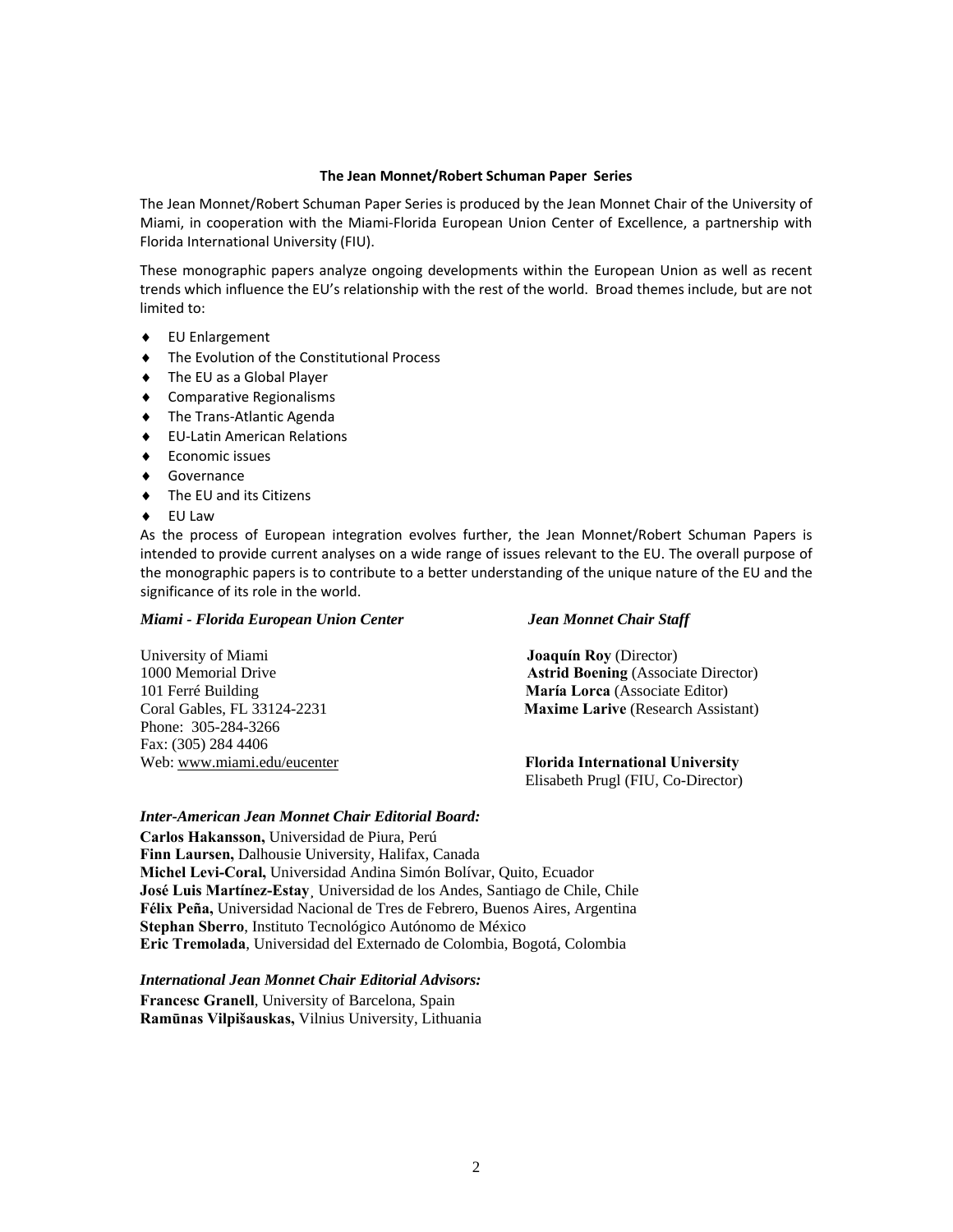## **Pedagogy of Peace: The Contribution of Jean M[on](#page-2-0)net to the Construction of the European Union**[♣](#page-2-0)

### **Karine de Souza Silva**[∗](#page-2-1)

#### **I. INITIAL CONSIDERATIONS**

 $\overline{a}$ 

Jean Monnet was one of the most celebrated figures of the 20th Century. He was the most influential strategist to work behind the scenes in the institutions of power following the Second World War, and his concrete action paved the way for the construction of the European Union.

Europe was at the epicenter of an unparalleled crisis, brought by the Great War, which devastated the regional economy, caused the failure of the traditional methods of diplomacy to resolve disputes, and imposed an environment of pain and destruction in the territories affected. The self-esteem, hope and the spirit of solidarity of the Europeans were showing signs of fragility, while the walls – both physical and imaginary – raised by the cold war, signaled the imminent danger of another world conflict.

It was in the context of this catastrophic scenario that Jean Monnet demonstrated his determination to propagate the idea of integration as a means of ensuring peace and reestablishing the old continent, politically and economically. The great enthusiast of a united Europe found a formula that would defuse the Franco-German rivalry, through a method capable of gradually achieving a single market.

It was Jean Monnet who wrote the text of the Schuman Declaration of  $9<sup>th</sup>$  May 1950, which promulgated the States and founded a supranational International Organization to overcome the dangerous rivalries, and which eventually led to a new state of truce. It was on that day that the European Union was formally born, and the name of Monnet went down in the History books, for his evident action on behalf of the unification of the peoples around a single flag.

The objective of this article is to present the leading role of Jean Monnet in the process of emergence and consolidation of the European Union (EU). Thus, the work first describes the efforts of the French designer to construct the union on a sector-by-sector basis, through an innovative method, and to overcome the barriers to achieving those objectives. Next, it explains Jean Monnet's main theses, which support the building of the Community structures. Finally, it explains the development of the European bloc, and its consecration as the boldest and most complex integration model in the world.

<span id="page-2-0"></span><sup>♣</sup> Article in commemoration of the 30th anniversary of the death of Jean Monnet. This research was carried out with the support of the European Commission, and is part of the activities of the "Jean Monnet Chair" Study Group, which is linked to the Master's and Doctorate programs in Legal Science at UNIVALI.

<span id="page-2-1"></span><sup>∗</sup> Karine de Souza Silva – Holder of the Jean Monnet Chair. Doctor of Law (UFSC). Professor of the Master's and PhD programs in Legal Science at the University of Vale do Itajaí – UNIVALI / SC / Brazil. E-mail: [karinesilva@univali.br](mailto:karinesilva@univali.br)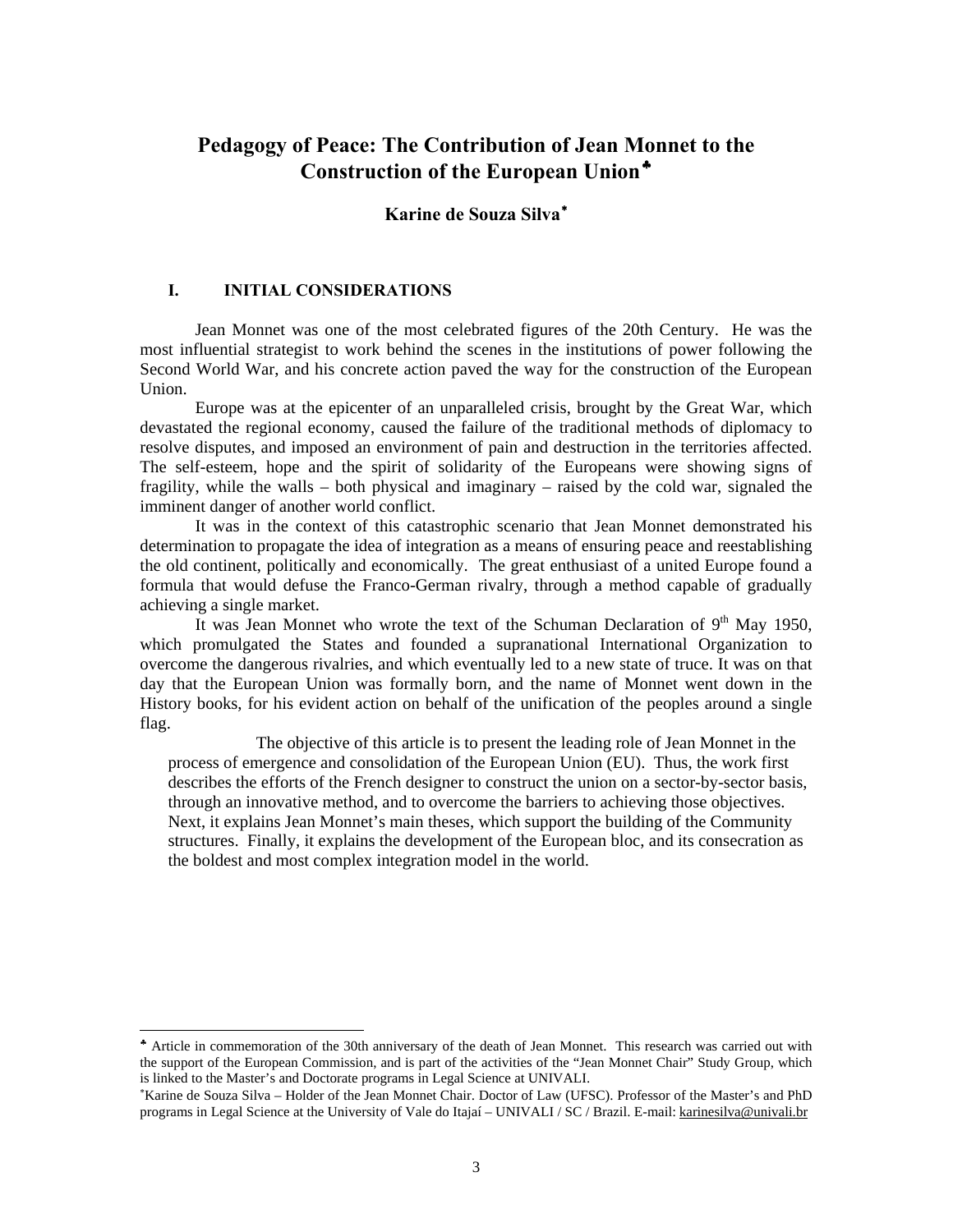#### **II. JEAN MONNET AND THE IMPULSE FOR THE CREATION OF EUROPEAN INTEGRATION**

Jean Marie Gabriel Monnet<sup>[1](#page-3-0)</sup> was one of the most skilful designers humanity has ever known.

Monnet worked enthusiastically for the reconstruction and reconciliation of the old Europe, ravaged by the festering wounds of hatred and rancor<sup>[2](#page-3-1)</sup>. He was not among those who held political and economic sway in France, and he never held a political position<sup>[3](#page-3-2)</sup>. But even though he was far from the typical honors of power and dignified titles, he exerted, like few others, a high degree of influence in the decisions of public men, taking advantage of his pedagogy of peace with a strong *kantian* influence<sup>[4](#page-3-3)</sup>. He was a figure who worked behind the scenes<sup>[5](#page-3-4)</sup> to cement the bases of European integration, though the neutralization of the Franco-Germanic rivalry. While Alcide de Gaspari, Konrad Adenauer and Robert Schuman were the fathers of the European Union, Monnet was, without doubt, its mentor.

Monnet was the true architect of European unity. The international media recognized him as the "inspiration" behind the new Europe, a nickname conferred on him by General Charles de Gaulle. Recognition of his importance gave him other nicknames, such as: "pragmatic visionary" coined by Jacques Delors and "pacific revolutionary" as he was called by François Fontaine<sup>[6](#page-3-5)</sup>.

Jean Monnet was an active figure in the construction of the Society of the Nations, and for this reason, was nominated Assistant Secretary General, at the foundation of the International Organization in 1919. On that occasion, he began to bring to the fore the need for peaceful dialog between peoples of the world, and to reinforce the principles of cooperation between the States. The Second World War gave him an internationally prominent role once again, when he took over the function of the President of the Franco-British Coordination Committee, with the task of negotiating the supply of arms to the allies.

But it was at the end of the Second World War that he was thrust into a leading role in the European scenario. Monnet was Commissioner for the Plan for Modernization and Equipment of

<span id="page-3-0"></span><sup>&</sup>lt;sup>1</sup> Jean Monnet was born in the French city of Cognac in 1888. The international business vocation of the family, which sold brandy, gave him the opportunity to visit different countries. These cultural exchanges prompted in him a vocation for themes which were sensitive to international relations. To open the doors of trade to his production, he lived and worked in London. During the First World War, he received from his government the incumbency to coordinate, in the city of London, the treaties for economic cooperation between the allied countries. He died on 16th March 1979.

<span id="page-3-1"></span><sup>&</sup>lt;sup>2</sup> Tony Judt claimed that Jean Monnet was "no ordinary man (...). His dedication to the economic planning and the contribution he later made to the Schuman Plan for European cooperation, therefore, were based on his familiarity with management on a large scale, and international collaboration which at that time, were extremely rare in a Frenchman of his social class." JUDT, Tony. *Pós-guerra*: uma história da Europa desde 1945. Trad. de José Roberto O´Shea. Rio de Janeiro: Objetiva, 2008. p. 84.

<span id="page-3-2"></span><sup>&</sup>lt;sup>3</sup> "Nowadays it is difficult to imagine the influence he had on his country, in Europe and in the world, this small, calm man who never appeared on radio or television, who was never found at dinner parties, who worked – with concentration and carefulness: the only way to ensure a good product". DUVERGER, Maurice. *A Europa dos cidadãos*: uma aventura inacabada. Lisbon: Asa, 1994.

<span id="page-3-3"></span><sup>4</sup> Immanuel Kant, in 1795, proposed an integration of the European States, founded on the state of peace as an immediate duty, whose realization would be linked to the signing of a contract between the peoples, which, among themselves, would constitute a bond of peace. For the author, only peace would be capable of banishing all wars forever. See: KANT, I. *À paz perpétua.* Tradução de Marco Antonio de A. Zingano. São Paulo: L&PM Editores, 1989.

<span id="page-3-4"></span><sup>5</sup> Robert Schuman gave his opinion of Monnet that: "the two world wars gave him an international vocation. He was successively in the service of various allied governments, beginning with the first world war, and afterwards with the Society of Nations. What characterized him, what distinguished him from so many others with inventive spirit, is that he did not restrict himself to conceiving and launching his ideas, then abandon them to chance; he was concerned to see that they were fulfilled, himself taking on part of the responsibility for applying the plans that he had created". BRUGMANS, Henri. *L'idée européenne 1920–1970*. 3ª ed. Bruges : De Tempel, 1970, p. 159.

<span id="page-3-5"></span><sup>6</sup> GUICHAOUA, Elsa. Jean Monnet entre mémoire, célébration et Histoire. In: BOSSUAT, Gérard & WILKENS, Andreas. *Jean Monnet*: l'Europe et les chemins de la paix. Paris. Publications de la Sorbonne, 1999, p. 437.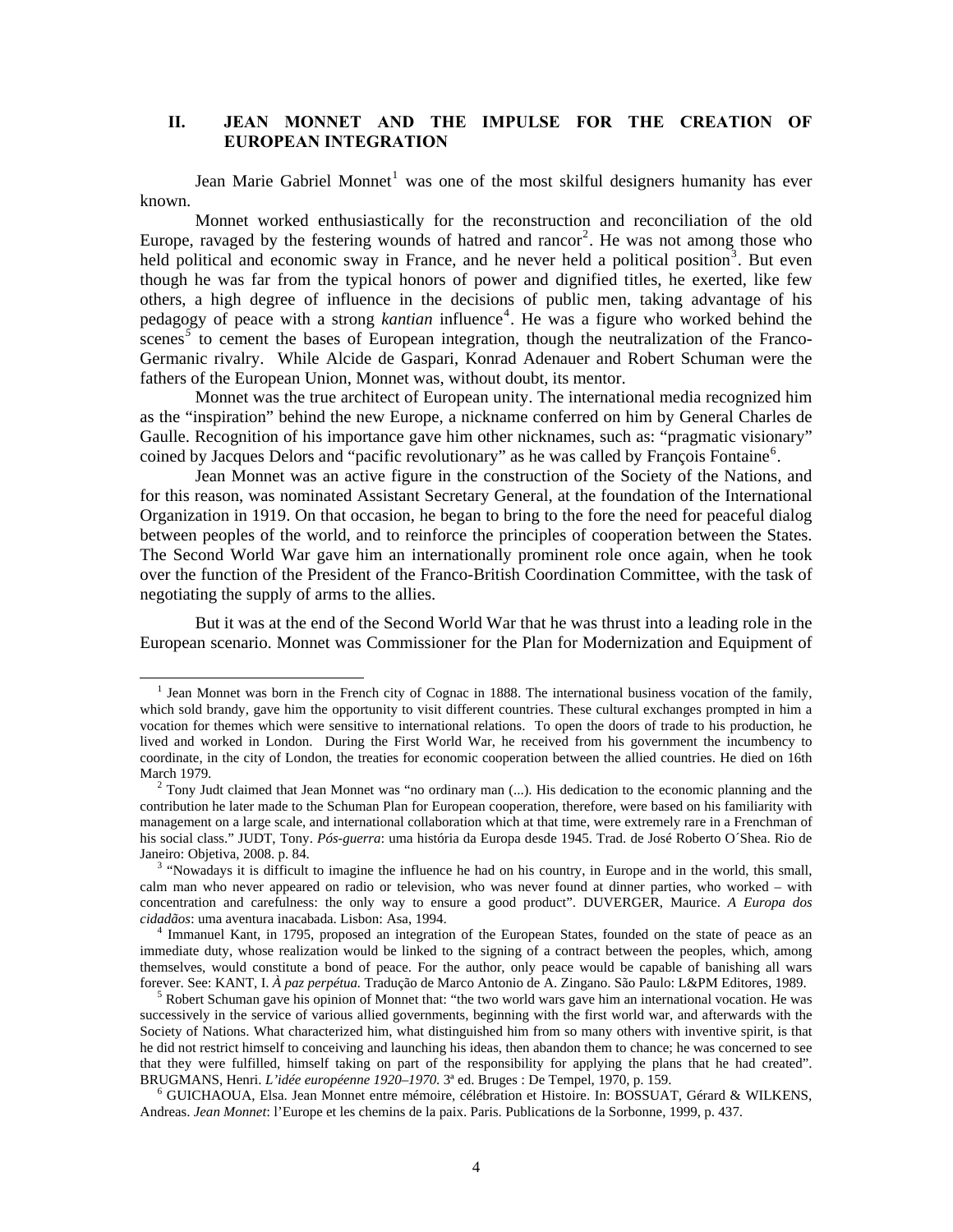France, aimed at the economic reconstruction and recovery of the country in the context of the Marshall Plan. In the exercise of this mission, he revived<sup>[7](#page-4-0)</sup> and reelaborated important theses on regional integration, which served as the impetus for the creation of the European Union.

The "pragmatic visionary" was deeply concerned with the chaotic situation of Europe<sup>[8](#page-4-1)</sup>, which presented a scenario of notable political and economic devastation, with high levels of inflation, lack of agricultural supply, and major difficulties in attracting the foreign resources necessary to restructure the national parks. Likewise, he feared that the North American capital injected by the Marshall Plan would leave the European powers eternally dependant and lethargic. The only way to escape this trap was through the promotion of a common effort of the States that would collectively guarantee a future of peace and economic stability.

The new World division, between the capitalist West and the socialist East, fuelled suspicions of a potential of new conflict with even crueler effects. In this context of crisis, Germany was like the dividing door that separated two worlds,<sup>[9](#page-4-2)</sup> which would inevitably clash<sup>[10](#page-4-3)</sup>. Monnet observed that the "East-West dialog knows no rule other than that imposed by force". In his understanding, the cold war constituted "the first phase of the true war".<sup>[11](#page-4-4)</sup> Therefore, it was urgent to formulate a concrete, peaceful solution that would transform the course of events, and strategically alter the given conditions<sup>[12](#page-4-5)</sup>. For this, "Germany would not be the cause, but what would be at stake. It was necessary for Germany to cease being the object of dispute and become, on the contrary, the binding link"[13](#page-4-6)*.* To reach this objective it was imperative to "change the minds of men", which meant doing away with the German fear of once again becoming the

<span id="page-4-0"></span> $\overline{a}$ <sup>7</sup> The European Community project was preceded by significant antecedents, particularly at the start of the 20th Century, marked by the birth of various associations and publications which propagated federalist theses. Among these was the Pan European Manifesto of 1923, of Richard Coudenhove-Kalergi (1894-1972) and his project to form a European confederation, which caused important impacts on the academic world. The broadest movement originated in France, through its minister of Foreign Affairs, Aristides Briand, who in 1929, proposed the creation of a federation called "European Union". The proposal was matured and taken to the Society of the Nations, in 1930. The intention was to found a federation based on the idea of union, not unity. The only countries that responded negatively were the United Kingdom and the former USSR (Union of Soviet Socialist Republics) of Stalin, for whom the "European Union would be a war machine" against his country. The formula of economic crisis, together with the exacerbated nationalisms resulted in the Second World War. The intents, although timid, persisted and the federalist idea remained alive and was indicated as the only way of achieving peace within the map of Europe. It was in this atmosphere of struggles, in 1943, that the unification agreement emerged between Holland, Belgium and Luxembourg – the so-called BENELUX, as a development of the Belgo-Luxembourgish Economic Union of 1921, and which, from 1945, constituted an Economic Union. Cf. MANGAS MARTÍN, A.; LIÑÁN NOGUERAS, D. J. *Instituciones y Derecho de la Unión Europea.* 2. ed. Madrid: McGraw-Hill, 1999, p. 4-5; TRUYOL Y SERRA, A. *La Integración Europea: Idea y Realidad*. Madrid: Tecnos, 1972, p. 13-28. See: SILVA, Karine de Souza. *Direito da Comunidade Européia*: fontes, princípios e procedimentos. Ijuí: Ed. Unijuí, 2005.

<span id="page-4-1"></span><sup>8</sup> Many of Jean Monnet's ideas are written in his work *Memórias*. This is a rich historical report on the dramatic years following the Second World War. In twenty one chapters, the author discusses in detail the fears and incredulities that affected the peoples and governments of the old continent, and sheds light on the routs taken by the European political powers towards regional integration. Without doubt, the author presents a privileged view of the initial steps of the integration, since from the outset, he was directly involved in the negotiations, since he had always worked behind the scenes in the institutions of power. See: MONNET, Jean. *Mémoires.* Paris: Fayard, 1976. In Brazil, the work was published in 1986 by the Publishers of UnB. MONNET, Jean. *Memórias*: A construção da unidade européia. Trad. de Ana Maria Falcão. Brasília: EdUnB, 1986.

<span id="page-4-2"></span><sup>&</sup>lt;sup>9</sup> "The cold war became a climate of life that was unbearable for hundreds of thousands of people". MONNET, Jean. *Op. cit*., p. 254.

<span id="page-4-3"></span><sup>&</sup>lt;sup>10</sup> "another war would approach if we did nothing". MONNET, Jean. *Op. cit.*, p. 256.

 $11$  P. 257.

<span id="page-4-6"></span><span id="page-4-5"></span><span id="page-4-4"></span><sup>&</sup>lt;sup>12</sup> "the German situation would quickly become a cancer for the country in the near future, and for France immediately, if its development was not directed to the Germans in the sense of hope and collaboration with the free peoples. It is not necessary to seek to resolve the German problem with the current data. It is necessary to change the data, transforming them". MONNET, Jean. *Op. cit*., p. 258.

13 MONNET, Jean. *Op. cit*., p. 256.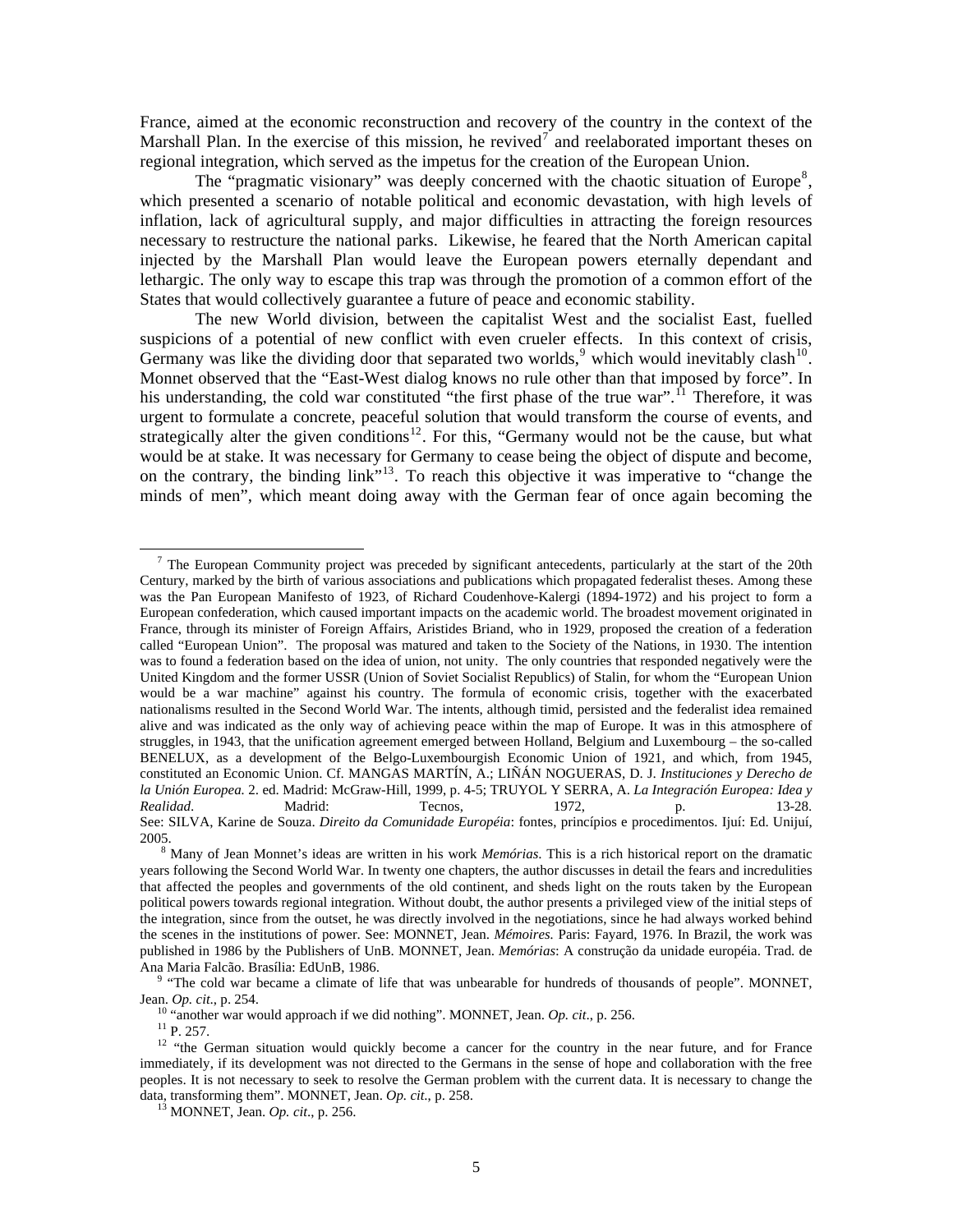victim of humiliation, and dissipating the French fear of the uncontrollable reemergence of Germany. This was the key for the creation of the European Union.

The situation was extremely delicate, since the restructuring of Germany, on one hand, would serve as a contention barrier against the expansionist goals of the former Soviet Union, and on the other, would become a threat to the titanic resurgence of the German industrial power during war, which would enable it to go beyond foreign borders.

With this in mind, the "inspirer" proposed "a solution that would place the French industry on the same base of departure as that of Germany, and at the same time, liberate it from the discrimination resulting from its defeat, reestablishing the economic and political conditions necessary for an understanding that was indispensable for Europe. Furthermore, it would serve as the very tool for European unity."<sup>[14](#page-5-0)</sup>

Therefore, it was a time to reunite what the action of man had separated. The reintegration of the region of the Saar and Ruhr in the same moulds that nature had married together – and history had tried to separate – was the only solution for pacification. Thus, the natural resources involved in it could be placed in the service of peace and not war. Only in this way would the States be removed from the potential of the war industry. "The joint wealth was, first and foremost, that of the coal and steel, whose natural basins set within a geographic triangle which the borders artificially cut through were repeated in an unequal, but complementary way, by France and Germany. These incidental borders had become, in the industrial era, whose emergence coincided with that of the national doctrines, obstacles to exchange and afterwards, lines of confrontation. Neither of the two peoples felt safer because neither alone had all the resource, i.e., all the territory. The rivalry was decided by the war, which would only resolve the problem for a limited time – the time to prepare and get revenge. Now, the coal and steel were, at the same time, the key to economic strength and the arsenal where the weapons of war were forged. This double power had given them huge symbolic significance that we have forgotten, similar to that attributed to nuclear energy nowadays. To merge them beyond the borders would be to remove from them their harmful prestige and transform them into a guarantee of peace".<sup>[15](#page-5-1)</sup>

The proposal consisted of removing from the hands of the States the capacity to manage the energy resources – coal and steel – the raw materials that prompted the war industry. The production of these energy resources would be controlled by an "International Authority, open to the participation of the other European countries. This (authority) would have the task of unifying the base conditions of production, and thereby enabling the gradual extension of the other domains of an effective cooperation for peaceful purposes".<sup>[16](#page-5-2)</sup> In other words, the intention was to integrate the States through a sector-based International Organization (IO), which would be responsible for administrating the production of coal and steel by the member States.

The seed had already been sown, all was that needed was to give it a body. With the help of his co-workers—Étienne Hirsch, Pierre Uri and Paul Reuter—Monnet began to design the French plan for the creation of the International Organization responsible for administrating the Franco-Germanic production of steel and coal. The proposal was revolutionary, and Monnet was well aware of this. This proposal, which followed an innovative method, was immediately taken on board by the Minister of Foreign Affairs, Robert Schuman, who in turn, served as interlocutor with the Charles de Gaulle Government. The latter, having been convinced that the plan was feasible, granted to his Minister the credentials needed to implement the project with the other governments.

It is important to highlight that the ideas that the "pacifistic revolutionary" borrowed from France was the response Schuman needed<sup>[17](#page-5-3)</sup> to present to his American and British peers who had

14 MONNET, Jean. *Op. cit*., p. 259.

15 MONNET, Jean. *Op. cit*., p. 260.

16 MONNET, Jean. *Op. cit*., p. 261.

<span id="page-5-3"></span><span id="page-5-2"></span><span id="page-5-1"></span><span id="page-5-0"></span><sup>&</sup>lt;sup>17</sup> "In order to unravel this web of difficulties where traditional diplomacy was proving powerless, Robert Schuman called upon the inventive genius of a man as yet unknown to the general public but who had acquired exceptional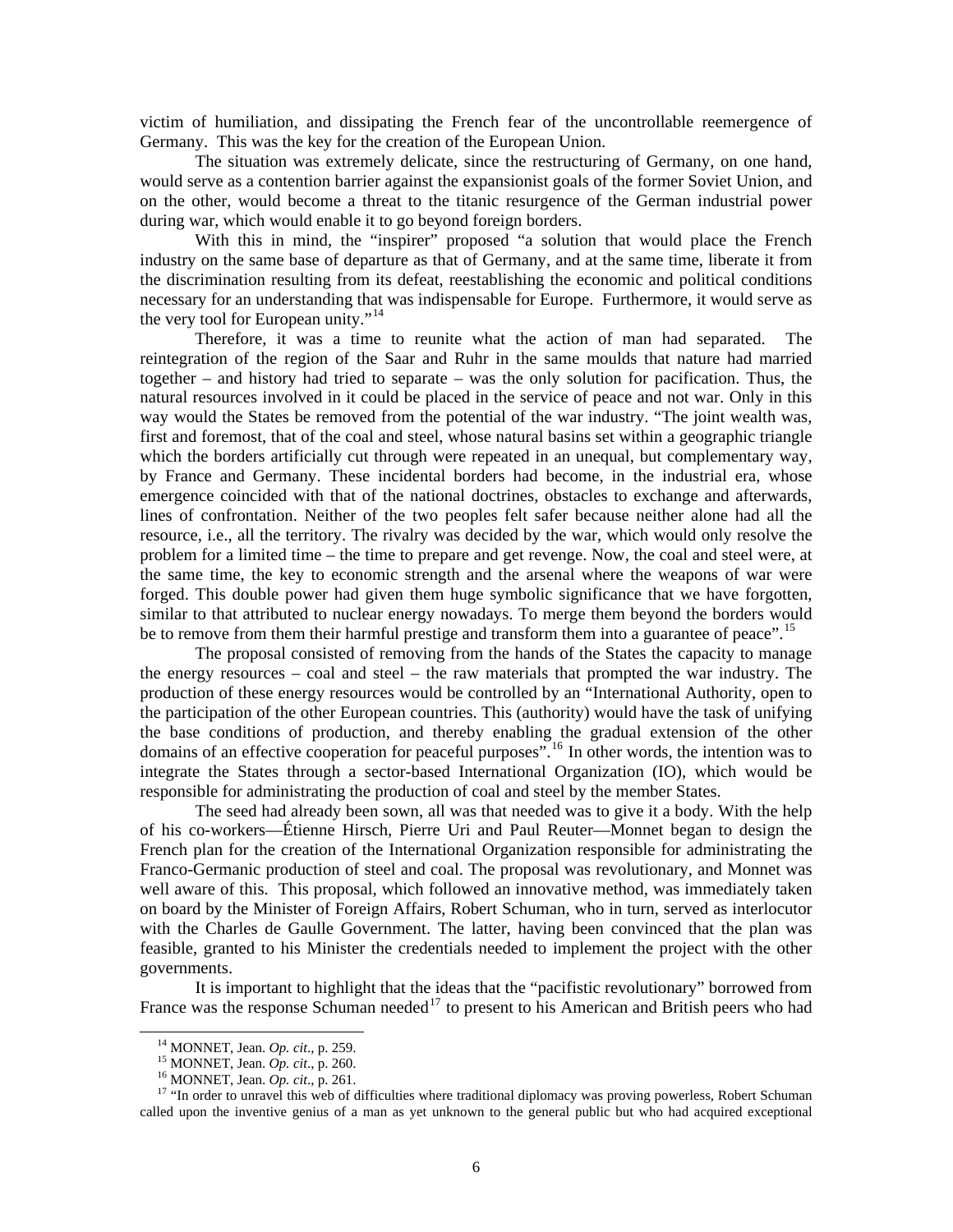entrusted him with a mission from which he could not escape: to formulate a proposal for the reintegration of Federal Germany in the pact of the western powers. Monnet's idea saved Schuman from the pressure of a calendar that announced two important dates: May  $10^{th}$ , 1950, the fatal period granted by the United Kingdom and the United States for the French to disclose the solution in a meeting scheduled between the three nations; and, May  $18<sup>th</sup>$ , a ministerial conference took place in the heart of the North Atlantic Treaty Organization (NATO), on which occasion France declared its incumbency.

The Schuman-Monnet operation was therefore mathematical in essence, and came about to follow a spartan agenda of international pressures that gave France the responsibility for integrating Germany, in the attempt to destroy the advance of communism on the continent. It was within this context that the European Union was born.

Thus, Robert Schuman obtained the whole diplomatic apparatus necessary to give life to the integration and overcome the avalanche of political difficulties that would be encountered, both internally and externally. The first step was to seek the membership of the German government which, in the person of its Chancellor Konrad Adenauer, proved sensitive and joined the cause.

With the approval of Schuman, the "inspirer" engineered the whole plan and wrote the lines of the known Schuman Declaration<sup>[18](#page-6-0)</sup>, which was officially presented as a Franco-Germanic proposal to the press, at 4 pm on May 9<sup>th</sup>, 1950, in the Clock Room of the *Quai d'Orsay* in Paris, general headquarters of the Ministry of Foreign Affairs. The Declaration was the foundation stone of the European integrationist construction<sup>[19](#page-6-1)</sup>. It was on this date that the European Union was born, and this paved the way for the signing of the Treaty that would create the European Coal and Steel Community (ECSC) in 1951, and the founding Treaties of the European Atomic Energy Community (EURATOM) and the European Economic Community (CEE) in 1957, which over the years, formed the pillars of the present-day European Union.

Influenced by the atmosphere of optimism arising from his endeavors, the "pragmatic visionary" declared that "in 1950, the men of Europe began to see their past with plenty of confidence to dream new forms in their reciprocal relations. With the Schuman plan, this dream would become a reality, peace seemed possible, the cold war became distant."<sup>[20](#page-6-2)</sup>

The Schuman Plan, as it became known, was adhered to by six States: France, Germany, Italy, Belgium, Holland and Luxembourg. During the agreements, all these countries were persuaded to join the initiative. It should be noted, at this point, that this was not an easy process to achieve. The negotiations were permeated by times of difficulty and uncertainty which were gradually dispelled thanks to the astuteness and skill of the diplomats. The exception was the British who, from the start, showed adamant reservations. Great Britain positioned itself strongly against the transfer of parcels of sovereignty. It only signed up to the proposal of integration through special conditions, which were immediately opposed by Monnet: "the Schuman proposals (...), are revolutionary or else they are nothing. The fundamental principle is the delegation of sovereignty in a limited, but decisive domain."<sup>[21](#page-6-3)</sup> Thus, Great Britain continued to take part in the negotiations, but without committing itself to the principles of the union<sup>[22](#page-6-4)</sup>.

experience during a very long and eventful international career". Available at: [http://ec.europa.eu/publications/booklets/eu\\_documentation/04/txt02\\_en.htm](http://ec.europa.eu/publications/booklets/eu_documentation/04/txt02_en.htm) Accessed on 21 Feb. 2009.

<span id="page-6-1"></span><span id="page-6-0"></span>18 FONTAINE, P. *Una Nueva Idea para Europa*: La Declaración Schuman*,* 1950-2000. Luxembourg: Oficina de Publicaciones Oficiales de las Comunidades Europeas, 2000.

<sup>&</sup>lt;sup>19</sup> Given its importance, the presentation date of the Schuman Declaration is called the Europe Day.

20 MONNET, Jean. *Op. cit*., p. 299.

21 MONNET, Jean. *Op. cit*., p. 277.

<span id="page-6-4"></span><span id="page-6-3"></span><span id="page-6-2"></span><sup>&</sup>lt;sup>22</sup> "The British made their preference for intergovernmental cooperation very clear and subscribed to the argument that they had three spheres of influence: Britain had an important role in Europe, a Commonwealth and a special relationship with the United States. […] Whilst the Britain also cleared desired peace, prosperity and the containment of Germany, they did not feel threatened to the same extent as continental Europe". ARMSTRONG, David; LLOYD,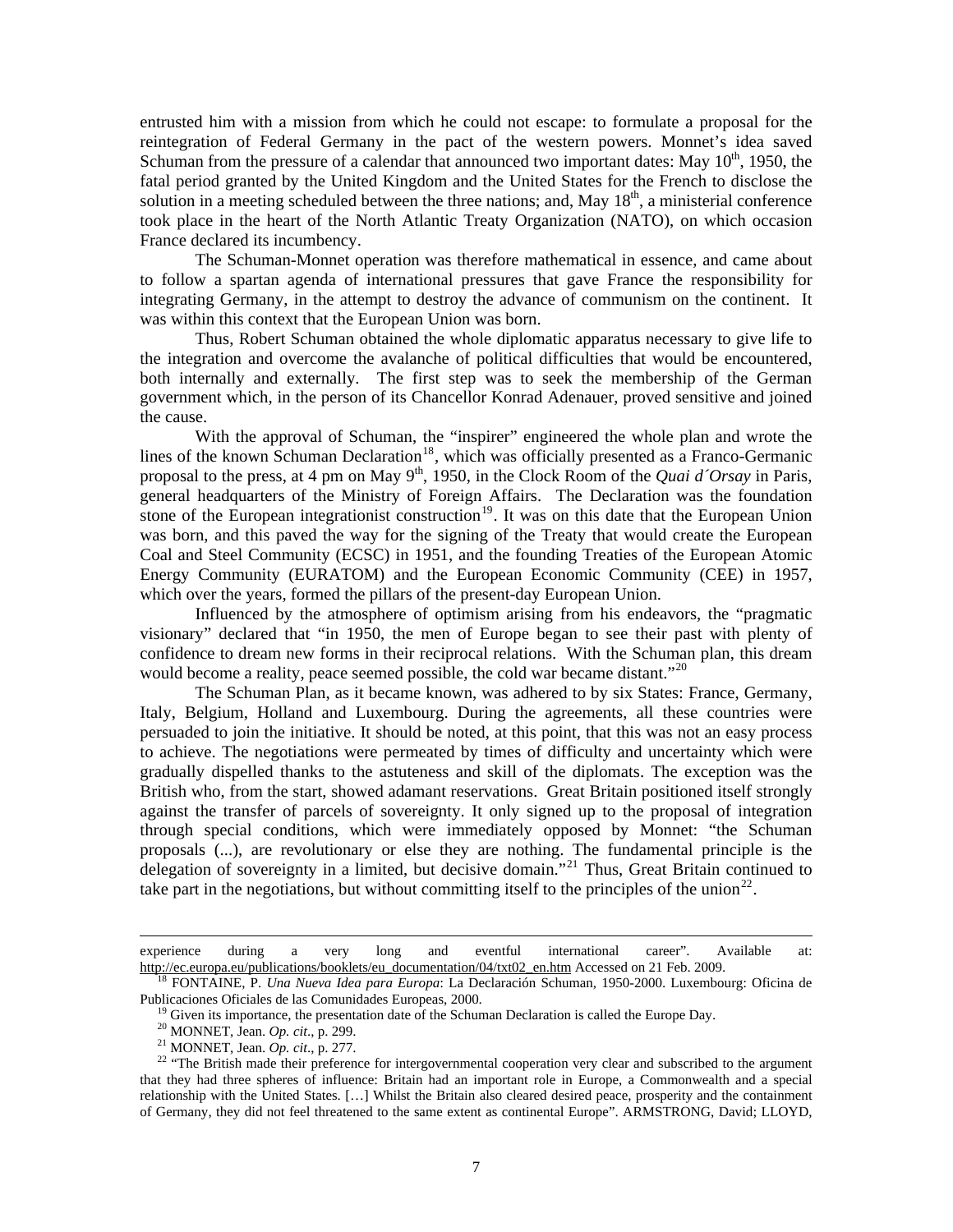Effectively, the European Union originated from a merging of the interests of the countries which most suffered from the catastrophe of the world wars. France and Germany, which were pivotal in the hostilities, signed a peace treaty which was then joined by Belgium, Holland and Luxembourg – recurring battle fields of the powers of the Rhine – and Italy, which alternated between being an ally of France and Germany in the two great wars.

A spirit of optimism swept through the powers involved, and led to the signing of the Treaty which made way for the ECSC, on April 18th, 1951, in the Clock Room of the *Quai d'Orsay* in Paris, practically one year after the proposal was launched on 9<sup>th</sup> May. Jean Monnet explained the symbolism of the occasion, stating: "one of our collaborators of the plan, the faithful Lamy, a creative man, and totally trustworthy, had reserved a surprise for us, presenting members a copy of the treaty which he had ordered to be made up by the National Press, on Dutch paper, with German ink. The binding was provided by Belgium and Luxembourg, the silk bookmarks by Italy"<sup>[23](#page-7-0)</sup>.

The text of the treaty<sup>[24](#page-7-1)</sup> reflects the importance of the creation of an IO to maintain peace<sup>[25](#page-7-2)</sup> and for the economic growth of Europe.

The Treaty which created the ECSC was an important milestone for Europe, but the work of the "pacifistic revolutionary" did not end with this phase of integration. His ambitious political and economic objectives were gradually concretized with the formation of the other European Communities.

Monnet's dedication to the European peace process gave him the position of President of the High Authority, an institution with executive and legislative powers, which governed the ECSC.

The principal theses idealized by the "pacifistic revolutionary" formed the support base of the Community structure and gave a degree of originality to European regional integration, as shall be shown below. These proposals served as ballast for the foundation of a lasting union, which was the world's boldest and most complex integrationist process.

#### **III. THE BASES FOR THE CONSTRUCTION OF EUROPEAN UNION**

The model of integration defended by Jean Monnet sought to achieve the following objectives: to construct a lasting peace on the continent; to raise the region politically and economically<sup>[26](#page-7-3)</sup>, restoring its key role in international relations, and to stem the advance of the communist threat<sup>[27](#page-7-4)</sup>.

The means idealized by the mentor of the Schuman Plan to reach the proposed goals was integration, legally "co-substantiated" through the formation of a suprastate International Organization. But this IO would not be limited to promoting cooperation between its members. It

Lorna; REDMOND, John. From Versailles to Maastricht: international organization in the twentieth century. Hampshire: Palgrave, 1996, p. 142-143.

23 MONNET, Jean. *Op. cit*., p. 313.

<span id="page-7-1"></span><span id="page-7-0"></span><sup>&</sup>lt;sup>24</sup> The treaties took one year to be ratified. The "Conference of the Six", held on 23rd July 1953, in Paris, elected a headquarters (a small town in Luxembourg, provisionally) and four official languages.

<span id="page-7-2"></span>25 "Considering that world peace can only be safeguarded by means of creative efforts at the level of the dangers that threaten it". See: Preamble to the ECSC Treaty.

<span id="page-7-3"></span><sup>&</sup>lt;sup>26</sup> The strong economy, besides guaranteeing well-being, was also seen as a "condition for national independence and the maintenance of democracy" MONNET, Jean. *Op. cit*., p. 240.

<span id="page-7-4"></span>27 Thomas Christiansen points out the influences that led to the creation of the supranational power of the European Union: the post-war conditions of physical, economic and social devastation in the region, the desire to create a federal model, developed following the war, the division caused by the cold war, the desire of the United States to reinforce the Western European countries politically and economically. The strength that directed the States more precisely towards integration was, without doubt, the "reconciliation between France and Germany, which has been the consequence and the guarantee of European integration". CHRISTIANSEN, T. European Integration and regional cooperation. In: BAYLIS, J. & SMITH, S. (eds.) *The Globalization of World Politics*: An Introduction to International Relations*.* 3rd edition. Oxford: Oxford University Press, 2005. p. 582.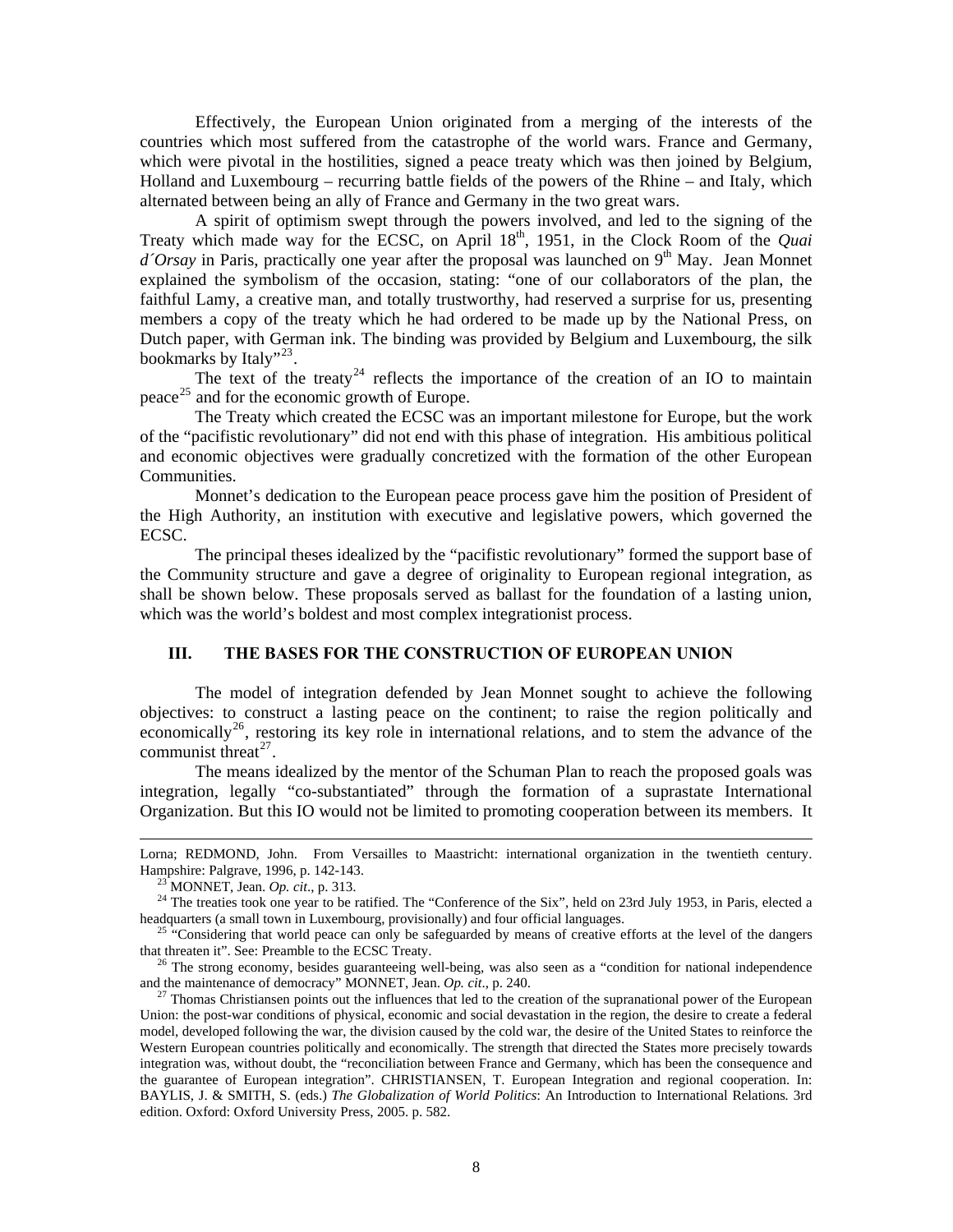would receive parcels of sovereignty of its member states to manage common interests more effectively. This was a new model that immediately created a novel and different profile.

To reach these goals, some theses were created which sustained the integration, and which in terms of their methodology, can be listed as follows: 1. The International Organization would move away from the traditional model of intergovernability, and would inaugurate a model of Federal, supranational operation; 2. It would be formed by a permanent institutional framework; 3. The institutions would receive from the States some parcels of sovereignty, in limited spheres, but which could be gradually extended to other spheres; 4. The IO would be open to all the European States, without guarantees, meanwhile, of the right of succession by unilateral decision of the parties; 5. Federalism would be reached through the functionalist method which recognized the sector-based integration that would gradually move towards a generalized integration.

Monnet's merit was to guarantee the primacy of the functionalist method for achieving the federalist objectives. The federation was the way to a *pax mercatoria*, i.e. a peace achieved through by integration of the markets which was restricted, in the first instance, to the energy resources, and then extended to other sectors, until a single market was formed.

The fundamental principle of integration lay in the delegation of sovereignty "in a limited, but decisive domain"  $^{28}$  $^{28}$  $^{28}$ , in other words, definitive, without the possibility of return to the hands of the State. The reason for this option was based on the notion whereby: "cooperation between the nations, important though it is, does not resolve anything. It is necessary to look for a merger of interests of the European peoples, and not simply to maintain a balance between their interests".<sup>[29](#page-8-1)</sup> The experience of the "pragmatic visionary" taught him that national effort alone was not sufficient, i.e. the action of the States in isolation was doomed to failure.<sup>[30](#page-8-2)</sup>

A distance was sought, from the model used in the European Organization for Economic Cooperation (EOEC), for example, to understand that true cooperation could only be achieved if it was armed with instruments for attacking the unified sovereign head on<sup>[31](#page-8-3)</sup>, i.e. a scheme that did not go beyond simple intergovernmental cooperation would be too fragile to resolve the historical stalemates that existed in Europe. This was the doorway that would enable the horizon of a European Federation to be glimpsed.

The merger of common interests would be enabled through the foundation of a political and legal architecture capable of accumulating and managing the powers derived from the

<span id="page-8-0"></span><sup>&</sup>lt;sup>28</sup> "A plan which does not depart from this principle cannot bring any useful contribution to the solution of the major problems that are destroying us". MONNET, Jean. *Op. cit*., p. 277

<sup>29</sup> *Idem, ibidem*.

<span id="page-8-2"></span><span id="page-8-1"></span><sup>&</sup>lt;sup>30</sup> "Jean Monnet had watched the various unsuccessful attempts to move towards integration which had followed in the wake of the solemn plea, launched at the congress organised by the European movement in The Hague in 1948, for the union of the continent. The European Organisation for Economic Cooperation, set up in 1948, had a purely coordinative mission and had been powerless to prevent the economic recovery of European countries coming about in a strictly national framework. The creation of the Council of Europe on 5 May 1949 showed that governments were not prepared to surrender their prerogatives. The advisory body had only deliberative powers and each of its resolutions, which had to be approved by a two-thirds majority, could be vetoed by the ministerial committee. Jean Monnet had understood that any attempt to introduce a comprehensive institutional structure in one go would bring a huge outcry from the different countries and was doomed to failure. It was too early yet to envisage wholesale transfers of sovereignty. The war was too recent an experience in people's minds and national feelings were still running very high. Success depended on limiting objectives to specific areas, with a major psychological impact, and introducing a joint decision-making mechanism which would gradually be given additional responsibilities." In: http://ec.europa.eu/publications/booklets/eu\_documentation/04/txt02\_en.htm

<span id="page-8-3"></span><sup>&</sup>lt;sup>1</sup> "The idea that seventeen sovereign countries would cooperate effectively is an illusion. I believe that only the creation of a federation of the West, with the inclusion of England, would enable the war to be prevented, within the desired time, if we resolved our problems. MONNET, Jean. *Op. cit*.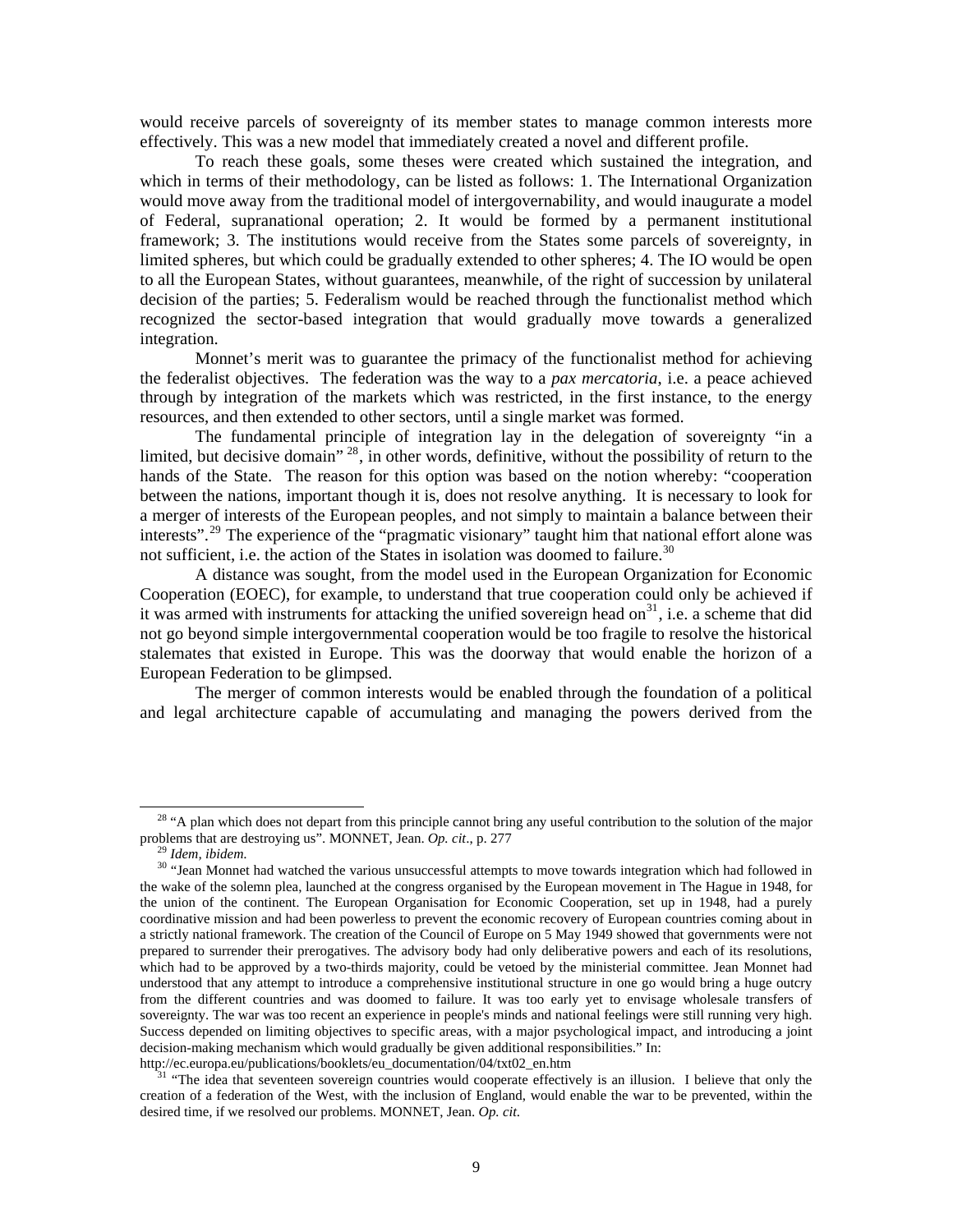delegation of sovereignty $32$ . The transfer of sovereign powers, in turn, would lead to a supranational authority that would be exercised by the institutions.

Institutionalization was essential for the progress of integration. Strong, independent and permanent institutions would be the body that would give life to the spirit of the union, since "nothing is impossible without men, nothing is permanent without institutions"<sup>[33](#page-9-1)</sup>.

In the final text of the Treaty of 1951, the new mark of representation had already been established: 1. The High Authority<sup>[34](#page-9-2)</sup>, representative of the interests of the IO; the council of Ministers, which would be the speaker of the will of the States<sup> $35$ </sup>; the common parliamentary Assembly, and the Court of Justice of the European Communities, which would reflect the concern to establish a system of democratic guarantees. Thus, the backbone of the Community was initially formed. The supranational tonality was evident with the formalization of these four institutions.

The birth of the Council of Europe was also a proposal of Monnet which, in the 1970s, was concerned with the precarious functioning of the institutions of the Community, which did not have the necessary powers to fulfill their designated tasks. In this scenario, the proposal for the creation of a "provisional European government" emerged, formed by the high authorities of each member State, and a "European Assembly elected by universal vote".<sup>[36](#page-9-4)</sup> In yet another lesson in diplomacy and political articulation, the "architect" of the interaction led the national authorities to a proposal for the institution of the Council of Europe in which the Heads of State and Government would meet, three times a year, to give the necessary impulse to the integrationist process and discuss the European problems $^{37}$  $^{37}$  $^{37}$ .

The federalist sentiment was materialized as the European Community was built day after day. In the conference of the six member countries, the character of solidarity of integration was repeatedly reinforced; it was not a question of negotiating advantages, but rather, the aim was to look for the "common advantage<sup>"[38](#page-9-6)</sup>. The objective would only be reached if there was engagement "without time restriction and without expecting anything in return."<sup>[39](#page-9-7)</sup> At this

36 MONNET, Jean. *Op. cit*., p. 443.

<span id="page-9-0"></span><sup>&</sup>lt;sup>32</sup> "The essential thing is to remain faithful to the few fixed points that have served as a guide since day one: to gradually create among the men of Europe the widest common interest administrated by democratic institutions to which the necessary sovereignty is delegated". MONNET, Jean. *Op. cit*., p. 460.

<span id="page-9-1"></span>33 MONNET, Jean. *Op. cit*., p. 269. "The tragic events of the past, those which we watched perhaps make us more prudent. But men pass away, and others will come who will replace us. What we can leave for them will not be our personal experience, which will disappear along with us; what we can leave for them is institutions. The life of institutions is longer than that of men, therefore institutions can, if well-constructed, accumulate and transmit the good sense of successive generations". *Op. cit*., p. 337.

<span id="page-9-2"></span><sup>&</sup>lt;sup>34</sup> "The supranational authority is not only the organism most able to resolve the economic problems; it is the start of a federation." MONNET, Jean. *Op. cit*., p. 287.

<span id="page-9-3"></span>35 On the competencies of the Council and the High Authority, Jean Monnet affirmed that: "we see from now on two sets of problems: those inherent to the High Authority itself, described in detail in the treaty and transferred to this institution by a collective mandate of parliamentarians; followed by the problems that question the responsibility of the governments, common problems for which there is interest in foreseeing the intervention of these governments, with the condition that they act collectively. The two bodies can come together in clearly-defined cases. In fact, the Council of Ministers had just been created". MONNET, Jean. *Op. cit*., p. 290.

<span id="page-9-5"></span><span id="page-9-4"></span> $37$  The European Council was born from the Summits of the heads of State or Government of the Members States of the Community. The first meeting of the Council was held in Paris, in 1961. In 1974, it was formalized. With the enactment of the Treaty of the Single European Act of 1986, the European Council was integrated into the European structure, and its existence recognized, and today it is covered by article 4 of the Treaty of the European Union. See: SILVA, Karine de Souza. *Direito da Comunidade Européia*: fontes, princípios e procedimentos. Ijuí: Ed. Unijui, 2005. p. 33 and ss.

<span id="page-9-6"></span><sup>&</sup>lt;sup>38</sup> MONNET, Jean. *Op. cit.*, p. 283. Prompted by Taviani, representative of the Italian Government, which demanded equal treatment for the iron and steel industry in his country, Jean Monnet ratified the federalist sentiment: *"I agree that the conditions of competition are the same. But we have lost the habit of speaking of Italian or French iron and steel, etc., as there will only be a European iron and steel industry. This is the very objective of the Schuman plan". Op. cit*., p. 287.

<span id="page-9-7"></span>39 MONNET, Jean. *Op. cit*., p. 286.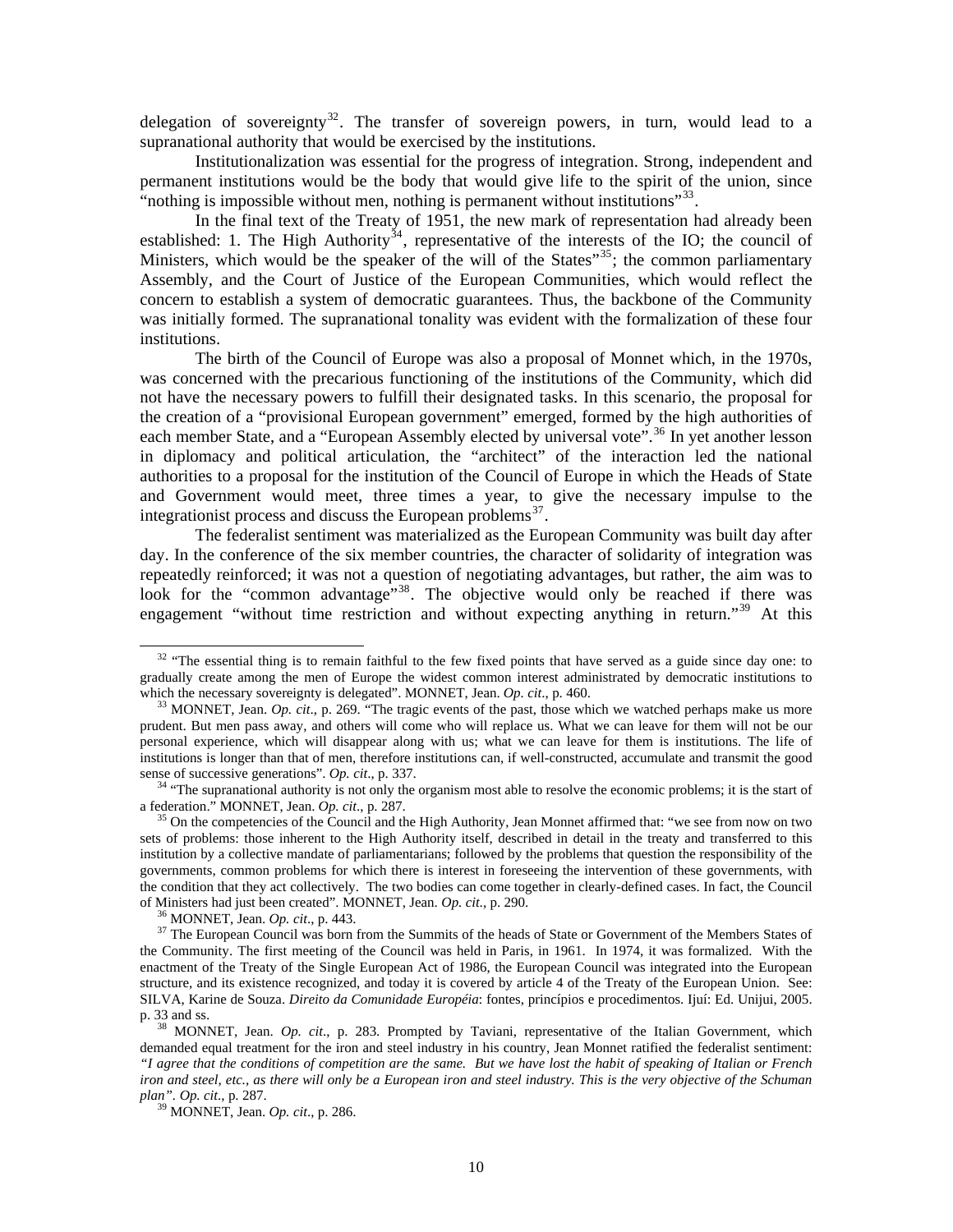moment, the "inspirer" emphasized a rule commonly found in the federal models: *"*the removal of a State which was engaged in the Community should only be possible with the approval of all the others on this removal and its conditions. This rule in itself only summarizes the fundamental transformation that the French proposal seeks to present. Besides the coal and steel, it forms the bases of a European federation. In a federation, there is no succession by unilateral decision". This statement reveals the fear that some member State could desert and abandon the international origination.

These proposals constitute a *true diplomatic revolution*<sup>[40](#page-10-0)</sup>. This was how Jean Monnet managed to give life to the idea of dematerializing the Franco-Germanic rivalry, and at the same time, favor the economic growth of the European countries by means of regional integration. However, the materialization of his plan depended on the existence of a common sovereignty. It was necessary to "propose the placement of the coal and steel of various countries under a common sovereignty".

The basic premise for the institution of the High Authority therefore led to a redimensioning of the institution of sovereignty. It was a question of reformulating it and transforming it into a Community with sovereign capability to integrate the nations and peoples, in place of a national sovereignty that separates borders and continents. Sovereignty should be "approached without a spirit of revenge or domination". For this, it was imperative that "conquerors and conquered reach an agreement to exercise it, in common, over part of their joint wealth". This would create a solid link between the parties and the way would be made free for new mergers in other domains.

It was also Jean Monnet who coined the term "European Community". It was at the conference inaugurated on 20 June 1950 that he gave the name "Community" to the vision that he sought to build: "We are here to fulfill a common work, not to negotiate advantages, but to seek our advantage in the common advantage. We can only find a solution if we eliminate from our discussions every private sentiment. As we, gathered here, can change our methods, it will be the state of spirit of all Europeans that it will change gradually. Therefore, I asked that the word negotiation not be used in reference to our meetings which, both among us and in relation to public opinion, would be those of the conference of the Schuman plan. I seem to recall that on this day, for the first time, I gave the name of European Community to the objective we are striving to reach<sup>"[41](#page-10-1)</sup>.

Finally, it is observed that it was Monnet's desire that the example of unity be inclusive, offered to other peoples. "I saw he conflict always read to spark off in the Middle East, and the confrontation between Israel and the Arab nations seemed no more insurmountable than the opposition between France and Germany for two thirds of a century. From now on this opposition belonged to the past, and it was neither weapons nor diplomacy put an end to it, but a method that changed the way of thinking, transforming the very causes of the rivalry. What divides men could become common to them in every part of the world; (...) what we had obtained in Europe, contrary to all expectations, should also be possible wherever men still think in terms of domination and seek to resolve their rivalries by force. These reflections persuaded me that the union of the Europeans was not only important for them, but also had value as an example to other peoples".<sup>[42](#page-10-2)</sup>

Below, I shall outline the development of Jean Monnet's legacy, which gave a degree of originality to the European Union and constituted the boldest and most complex process of integration in the world.

 $\overline{\phantom{a}}$ 

<span id="page-10-2"></span><span id="page-10-1"></span><span id="page-10-0"></span>40 JUDT, Tony. *Pós-guerra*: uma história da Europa desde 1945. Trad. de José Roberto O´Shea. Rio de Janeiro: Objetiva, 2008. p.169.

41 MONNET, Jean. *Op. cit*., p. 283.

42 MONNET, Jean. *Op. cit*., p. 449.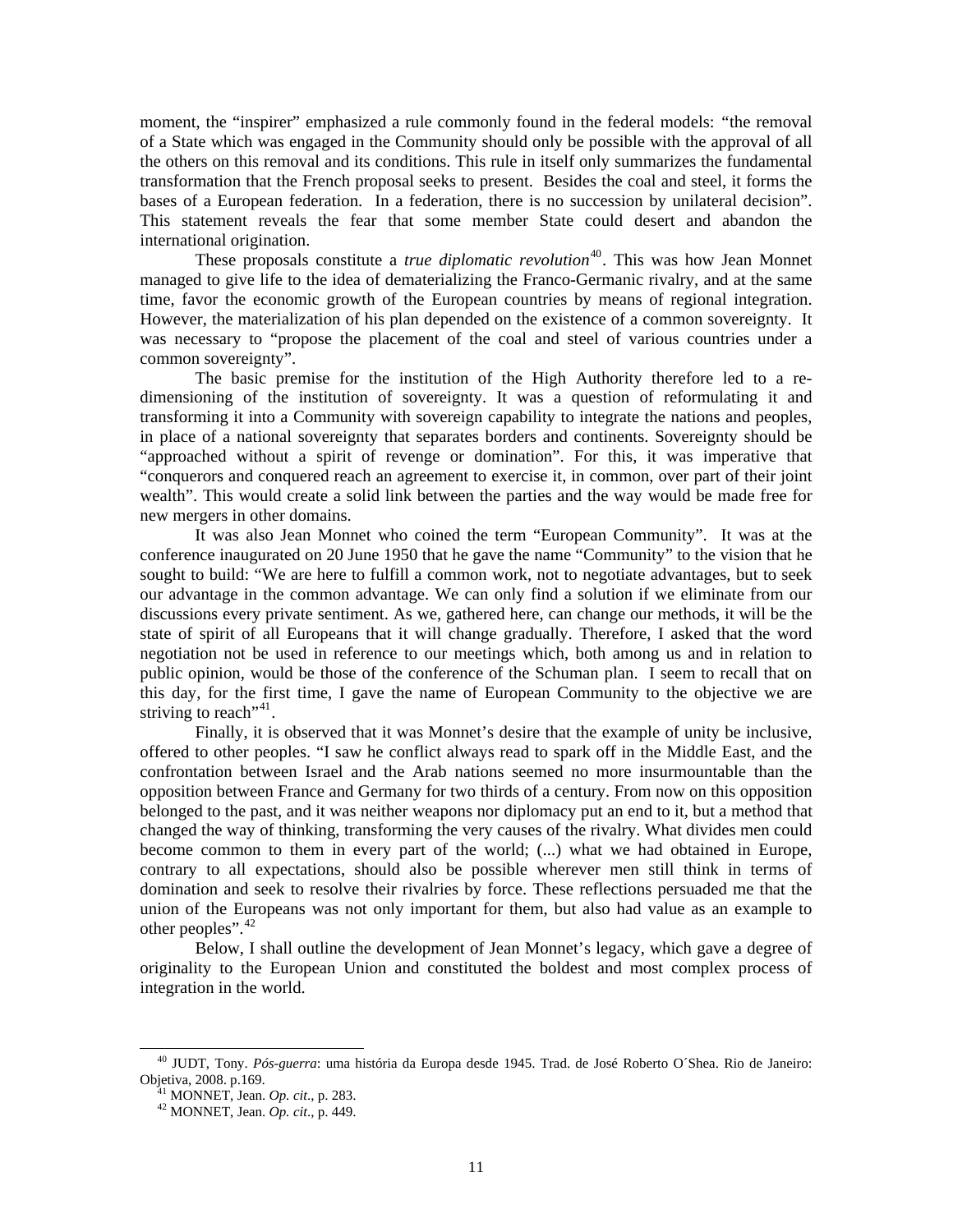#### **IV. JEAN MONNET AND THE DEVELOPMENT OF EUROPEAN INTEGRATION**

The legacy left by the "inspirer" of the new Europe offered a solid foundation that enabled the consistent development of the integration model.

Subsequent to the creation of the ECSC, in 1957 the Treaties of Rome created the European Economic Community (EEC) and the European Atomic Energy Community (EAEC). In 1992, the group of Communities, together with the forms of cooperation established between the member States, came to be known as the European Union, consolidated after the ratification of the Maastrict Treaty which inaugurated "a new stage in the process of creating a union with increasingly closer ties between the peoples of Europe".<sup>[43](#page-11-0)</sup>

The Amsterdam Treaty of 1997 consolidated the design of the European architecture envisaged since Maastricht, through the formation of the three pillars on which the European Union rests: the first is the Communities, i.e., the EAEC and the European Community<sup>[44](#page-11-1)</sup>; the second relates to collaboration in matters of foreign policy and common security; and the third pillar is cooperation in the legal and policing spheres with regard to penal matters.

The International Organization evolved with its doors open to membership by new European States, according to the guidelines given by Jean Monnet.

Over the last five decades, a gradual process of membership was seen, which

widened the space of integration of the Communities, with the addition of new member States: the United Kingdom, Ireland, Denmark, Greece, Portugal, Spain, Austria, Sweden, Finland, Cyprus, Estonia, Hungary, Poland, the Czech Republic, Slovenia, Lethonia, Lithuania, Malta and Slovakia. In 2007 Romania and Bulgaria joined the bloc, which is now made up of 27 member States. The eastward expansion was based on mutual recognition of the historical importance represented by the end of the division of the European Continent. In this sense, it is worth remembering that in 1989, the date on which the Wall of Berlin felt, Germany was no longer the country of borders that had separated the capitalist from the communist "worlds".

The European Community became a reality, thanks to an ingenious and articulated legal and political structure, which served as the base<sup>[45](#page-11-2)</sup>. The legal architecture, basically constituted by the Community Law, gained life with the objective of regulating relations within the Union, and with the aim of resolving any difficulties that arose.

The megastructure of the Communities was materialized through the body of an international organization *sui generis*, which was separate from those of the classical court known up until that time. The EU has a special structure comprised of its own Institutions, which receive, from the member States, some competencies to outline supranational policies that serve as the basis for the concretization of its objectives.

The re-dimensioning of the States in the European context accompanied the emergence of the supranational power, corollary to the process of transfer of parcels of sovereignty of the State to the Institutions. Thus, Monnet asserted: "the sovereign nations of the past are no longer the

 $\overline{\phantom{a}}$ 

<sup>&</sup>lt;sup>43</sup> Cf. Preamble of the Treaty of the European Union.

<span id="page-11-1"></span><span id="page-11-0"></span><sup>&</sup>lt;sup>44</sup> The TCECA states, in its article 97, the duration of this Community for a period of fifty years, therefore the ECSC became defunct in 2002.

<span id="page-11-2"></span><sup>&</sup>lt;sup>45</sup> The crucial importance of the legal apparatus for the consolidation of the European integrationist process has been highlighted by Klaus-Dieter Borchardt as an essential mechanism for the integration, as it managed to achieve "that which, for centuries, the bloodshed and weapons could not". Also, according to the author, this corresponds to "the decisive novelty that distinguishes the previous intentions to achieve European unity. The means used are not violence and submission, but strength of the Law". In: BORCHARDT, K. D. *El ABC del Derecho Comunitario*. Luxembourg: Oficina de Publicaciones Oficiales de las Comunidades Europeas, 2000, p. 57.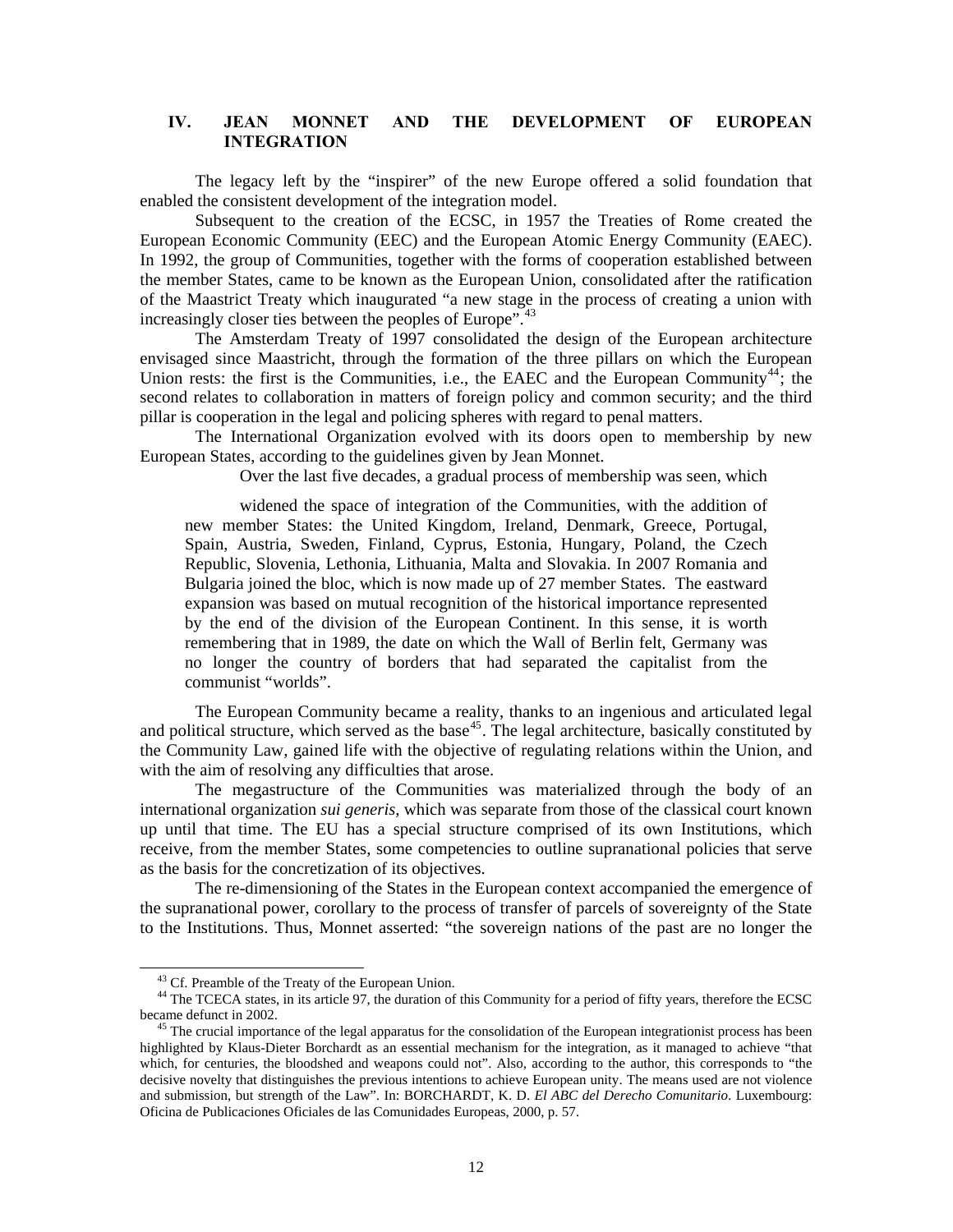framework in which the problems of the present can be resolved. And the Community itself is just one step towards the forms of organization of the world of tomorrow."*[46](#page-12-0)*

The supranationality proposed by Monnet guaranteed the maintenance of peace in the region historically known as a stage of catastrophic conflicts, and neutralized the Franco-Germanic rivalry. After Monnet, Western Europe never again witnessed the emergence of international conflicts.

The supranational wave created the dynamism of the model of European Community integration, redesigning the old scheme of definition of sovereignty, the understanding of which relates to the fullness of the exercise of power over a territory safeguarded, exclusively, for a determined subject. Thus, significant development was seen in the form outlined by the classical authority which presented the notion of sovereignty as an absolute, perpetual, inalienable, untouchable and indivisible entity. The model of European integration enabled the reinterpretation of State sovereignty, as it created a supranational entity marked by the idea of sovereignty. Here, there is an evident distancing of the classical International Public Law, and space is opened for the emergence of the so-called Community Law, founded in the transfer of parcels of sovereignty from the States to the EU.

The original objectives surrounding the period of conception of the ECSC were expanded considerably. In the current article 2 of the European Community Treaty, it is seen that the community's mission is to "promote the harmonious, balanced and sustainable development of the employment and social protection, equality between men and women, sustainable and non-inflationist growth, a high level of competitiveness and convergence of the behaviors of the economies, a high level of protection and improvement in quality of the environment, in increase in quality of life, economic and social cohesion, and solidarity among the member States".

To reach these goals of a political, economic and social nature, it is necessary to establish different mechanisms of operation<sup>[47](#page-12-1)</sup>, the execution of which is entrusted to the States and the Institutions.

The institutional Community body underwent some changes. In 1967, the Merger Treaty was signed<sup>[48](#page-12-2)</sup> which unified the Institutions of the three Communities, in an attempt to minimize operating costs and guarantee greater operating efficiency.

Currently, the execution of the Community tasks is the responsibility of the Council of Europe<sup>[49](#page-12-3)</sup> and the following Institutions: the European Parliament, the Council of Ministers, the Commission, the Court of Justice of the European Communities and the Court of Accounts. In addition to these, the EU also has important bodies, namely: the Central European Bank, the Economic and Social Committee, the Committee of the Regions and the European Investment Bank, all of which play an auxiliary role.

Likewise, it should be noted that the gradual fulfilment of the economic objectives culminated in the consolidation of the Economic<sup>[50](#page-12-4)</sup> and Monetary Union, and as a consequence, in

46 MONNET, J. *Op. cit.,* p. 461.

47 See articles 3 to 6 of the TCE.

<span id="page-12-2"></span><span id="page-12-1"></span><span id="page-12-0"></span><sup>&</sup>lt;sup>48</sup> The Council and the Commission were unified in 1967, but the Court of Justice and the Parliament had already been unified since the signing, in 1957, of the TCEE and the TCEEA. This means there were not three Parliaments or three Courts, but three Councils and three Commissions.

<span id="page-12-3"></span><sup>&</sup>lt;sup>49</sup> The European Council was born from the Summits of the heads of State or Government of the member States of the Community. It is not a Community Institution, in technical terms. It is an intergovernmental body of the European Union which beside those institutions, acts as an agent whose main role is to politically promote the process of integration. This Council consists of the European heads of State and Government of the Community member States, at summit conferences, as well as the President of the European Commission.

<span id="page-12-4"></span>50 In the current stage, the form of operation in which the European Community is inserted is the *Economic Union,*  i.e. the most complex phase of economic integration, highlighted by the adoption of common policies, particularly monetary and fiscal. See: OLIVEIRA, O. M. *União Européia*: processos de integração e mutação. Curitiba: Juruá, 1999, p. 39.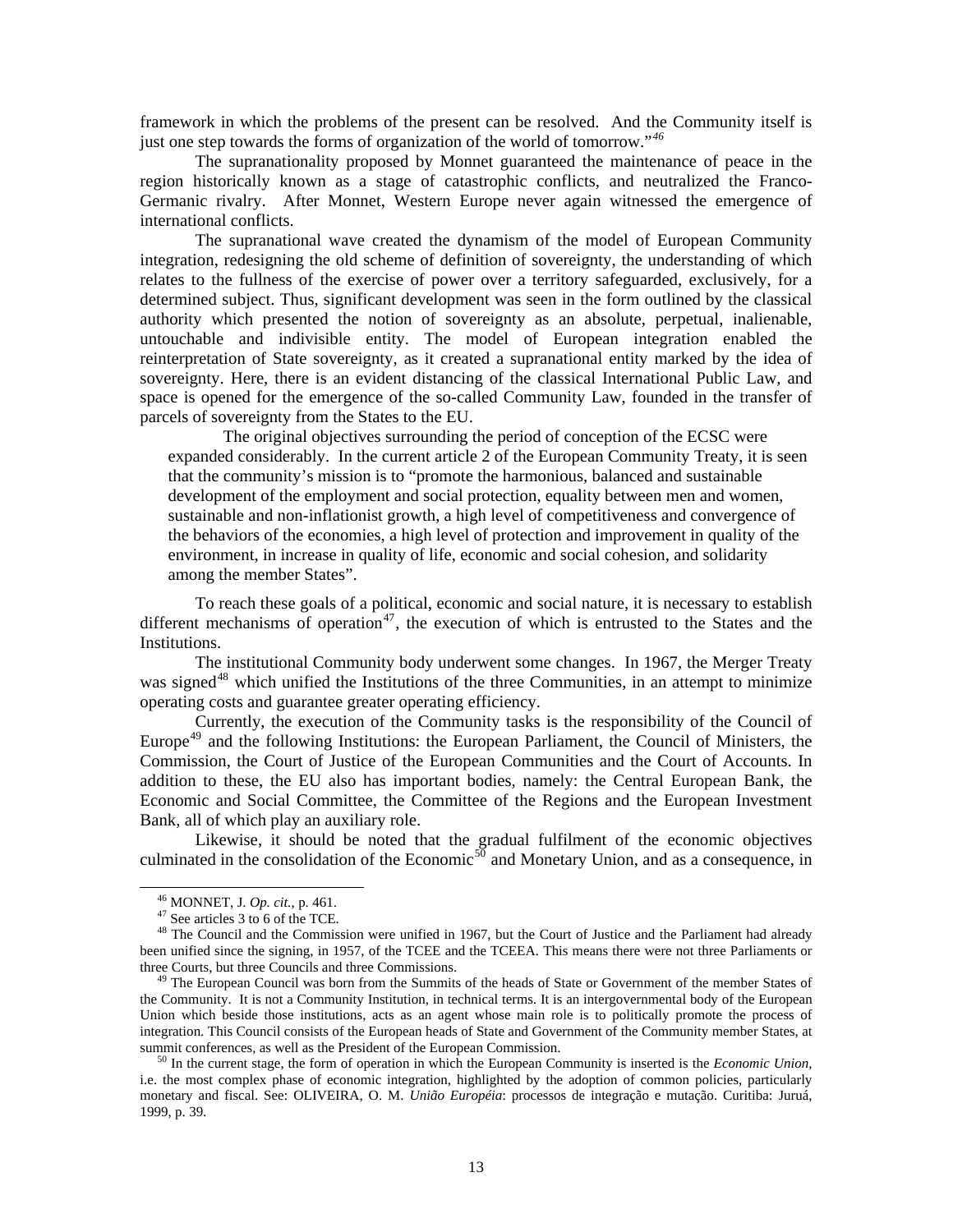the formation of the world's largest free trade area, facilitated by the adoption of a single currency – the Euro.

The functionalist union, by means of the markets, extrapolated the limits of energy integration and expanded to other fields, such as agriculture, fishing, education, citizenship, etc, and became involved in guaranteeing the liberties of circulation of people, goods, services and capitals.

The successive processes of expansion were accompanied by a permanent strengthening of the cultural and linguistic diversity and education for tolerance among peoples.

However, it should be noted that despite the advances in the economic, social and cultural areas, the realization of the Community objectives still remains considerably limited for various reasons, such as the great pre-eminence of national identities on the European identity<sup>[51](#page-13-0)</sup>, the democratic deficit that is devastating the supranational institutions,<sup>[52](#page-13-1)</sup> the worsening of poverty, the increase in levels of unemployment and the growing number of cases of xenophobia within the EU.

However, despite the diversities sometimes presented, in times of global financial crisis, it is imperative to recognize the efforts of Jean Monnet on behalf of regional integration, and consequently, world peace. It was with this purpose that the Council of Europe, gathered in Luxembourg in 1976, unanimously attributed the title of Honorary Citizen of Europe on what would be the last great homage in his life. Also in recognition for his dedication to the European cause, the Commission instituted the Jean Monnet program, which grants funds for the development and diffusion of studies on regional integration.

#### **V. FINAL CONSIDERATIONS**

 $\overline{\phantom{a}}$ 

The pragmatism of the architect of the integration was decisive for the concretization of the European model. It was Monnet who most emphasized the profound need for Franco-Germanic reconciliation, through the formation of the European Communities.

The current stage of Europe leads us to believe that Monnet was right—as only a unification inspired by *Kantian* federalism can guarantee peace. The dissipation of the typical egoisms of the retrograde nationalism was the fuel which fed the motor of the union. After two world wars, the parts of the divided continent were reconstructed and realigned.

The formation of the single market was translated into a unique historical initiative for Europe and for the world. The supranationality redesigned the scenario of the existing societies, which were fundamentally based on the national legal systems.

The European Community became a reality, due to a set of variables, highlighting the conformation of an inherent, *sui generis* law, which delineated a complex scheme involving the redefinition of the old national sovereignty, in a process that enables some competencies historically held by the State sphere to be transferred to the Institutions.

The wheels of the European locomotive continue to grind, albeit with signs of wear. The incessant political disputes between the forces that interact within the Community – civil society, parties, States, Institutions, etc – emphasize the main difficulties faced in each stage of any process of integration, but at the same time, inspire us to fight for it.

The Community architecture is still not complete, and there are many structural problems which, in turn, shake the very support beams of a model in development. But the persistence of the "pacifistic revolutionary" indicates that it is necessary to continue walking in defence of the common interest, and the ultimate goal being always peace.

<span id="page-13-0"></span>51 CHRISTIANSEN, T. European Integration and regional cooperation. In: BAYLIS, J. & SMITH, S. (eds.) *The Globalization of World Politics*: An Introduction to International Relations*.* 3nd edition. Oxford: Oxford University Press, 2005. p. 582

<span id="page-13-1"></span><sup>52</sup> On the democratic deficit in the European Union, see: TAIBO, Carlos. *Crítica de la Unión Europea*. Madrid: Ed. Los libros de la catarata, 2006.